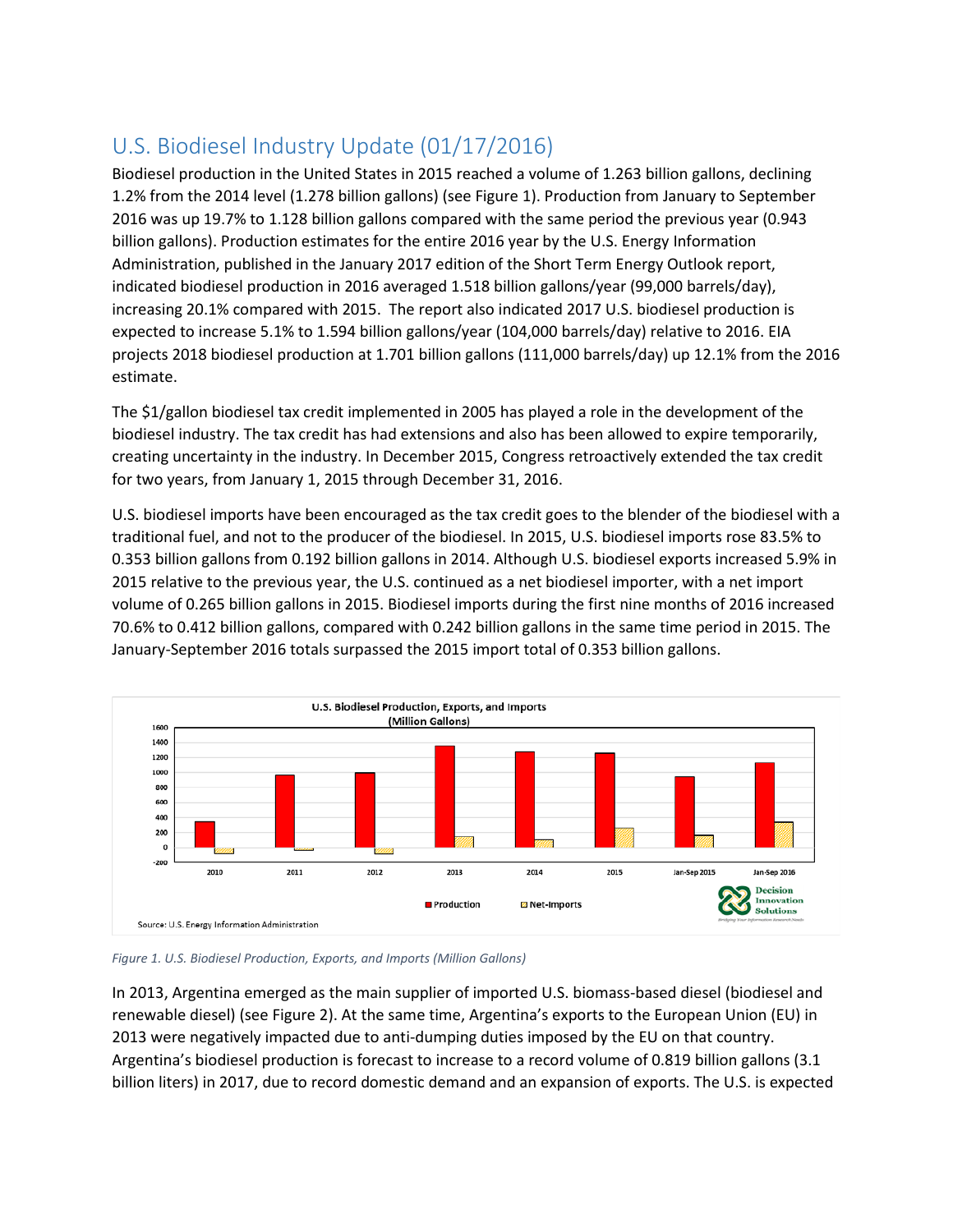

to be the main export destination of Argentina's biodiesel in 2016 and 2017, to meet growing mandates (USDA-FAS, 2016).

<span id="page-1-0"></span>*Figure 2. U.S. Biomass-Based Diesel Imports by Country (Million Gallons)*

## Feedstocks

Soybean oil is the main feedstock used in U.S. production of biodiesel (se[e Figure 3\)](#page-2-0). Based on January 2017 data from the USDA (U.S. Bioenergy Statistics), in the 2006/07 agricultural marketing year, 13.5% of U.S. soybean oil production was used to produce biodiesel, whereas in 2014/15 that share increased to 23.5% and the estimated percent for 2015/16 is 25.8%. Data from the Monthly Biodiesel Production (MBP) report published by EIA on December 30, 2016, indicated from January to October 2016, 4.889 billion pounds of soybean oil and 1.037 billion pounds of corn oil were used in biodiesel production. The amount of soybean oil and corn oil used to produce biodiesel increased 22% and 19%, respectively, compared with the same period in 2015, in response to the larger production of biodiesel in 2016. Some other feedstocks used in biodiesel production during the first ten months of 2016 were yellow grease (1.160 billion pounds), canola oil (0.977 billion pounds), and white grease (0.455 billion pounds). Yellow grease and canola oil use increased by 11% and 49% relative to the same period in 2015, whereas white grease declined 6%. The variety of feedstocks that can be used in the production of biodiesel gives some flexibility to the industry. Overall, in terms of percentage change, since 2010 corn oil usage in the production of biodiesel has increased the most (see Figure 3) aided by the U.S. ethanol industry having widely implemented corn oil extraction technology. Corn oil use increased from 0.112 billion pounds in 2010 to 1.057 billion pounds in 2015, representing an 843% increase.